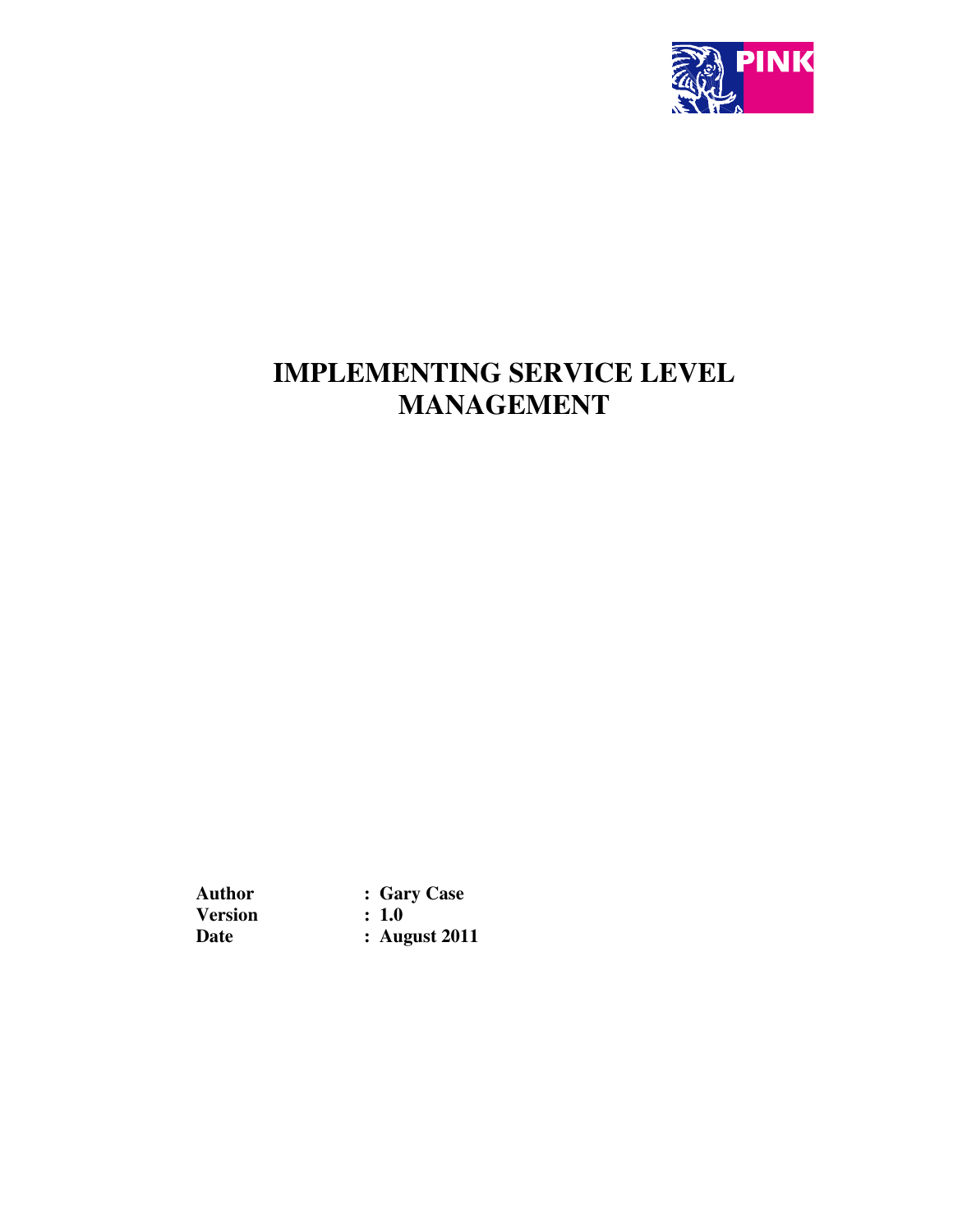

# **Table Of Contents**

| 2 SERVICE LEVEL MANAGEMENT AND CONTINUAL SERVICE IMPROVEMENT 4 |  |
|----------------------------------------------------------------|--|
|                                                                |  |
|                                                                |  |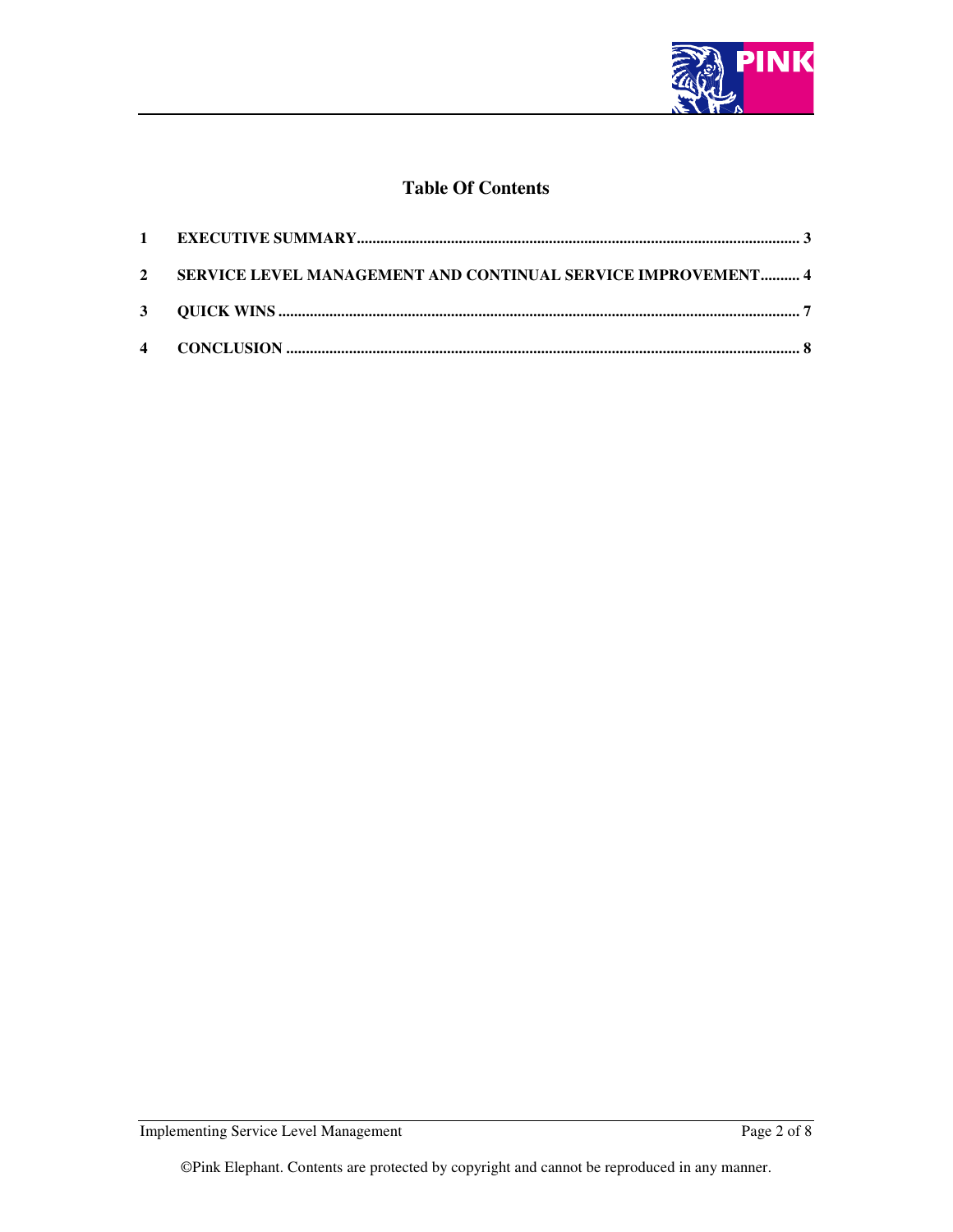

# **1 EXECUTIVE SUMMARY**

Implementing formal Service Level Agreements (SLAs) is a primary objective of many IT organizations; however this activity can often lead organizations into a difficult position with their business customers. What we must remember is that the SLA is an output of the Service Level Management (SLM) process and if we focus too strongly on developing SLAs without their supporting process then we may miss some key process activities that are critical dependencies to ensure the efficiency and effectiveness of delivering services.

In reality every organization already has some type of SLAs in place, as there are three basic types of SLAs:

- **Formal Explicit SLAs** are clearly documented and outline the level of service, quality of service, roles and responsibilities and have been agreed to and signed by the IT Organization and the Customer
- **Implicit SLAs** are those SLAs that are not documented but are implied based on how service has been delivered in the past. If you have provided good service then there is an expectation that you will continue to provide good service. If you have provided bad service then there is an expectation you will continue to provide bad service. The challenge with Implicit SLAs is that if someone provides even better service then what typically is provided then, this becomes the new baseline that customers will measure future service expectations against
- **Psychological SLAs** are often the simple things we do but don't realize the message we are conveying. An example of a Psychological SLA is where we put a message out to customers that says something like "if you need help, call our Service Desk at extension xxx". This simple message creates the Psychological SLA by acknowledging that someone needs help, and that help is obtained by calling the Service Desk. Now the Implicit SLA kicks in because if customers have found the Service Desk to be less than reliable, then they most likely won't call the Service Desk and will try to find another way to obtain the help they need

The main objective of IT Service Management (ITSM) is to deliver services our customers want and value while IT manages the cost and risks. To achieve this goal there is no doubt that Service Level Management is one of the critical processes that should be implemented as part of an ITSM program. For example, there are customer relationship management outcomes that are beneficial to the goal of effectively delivering services even when there are no formally documented and signed SLAs. In fact, there are many organizations that do not have formal SLAs but still have a great working relationship between the IT Organization and their customers.

This whitepaper will discuss the key activities of Service Level Management.

Implementing Service Level Management **Page 3 of 8** Page 3 of 8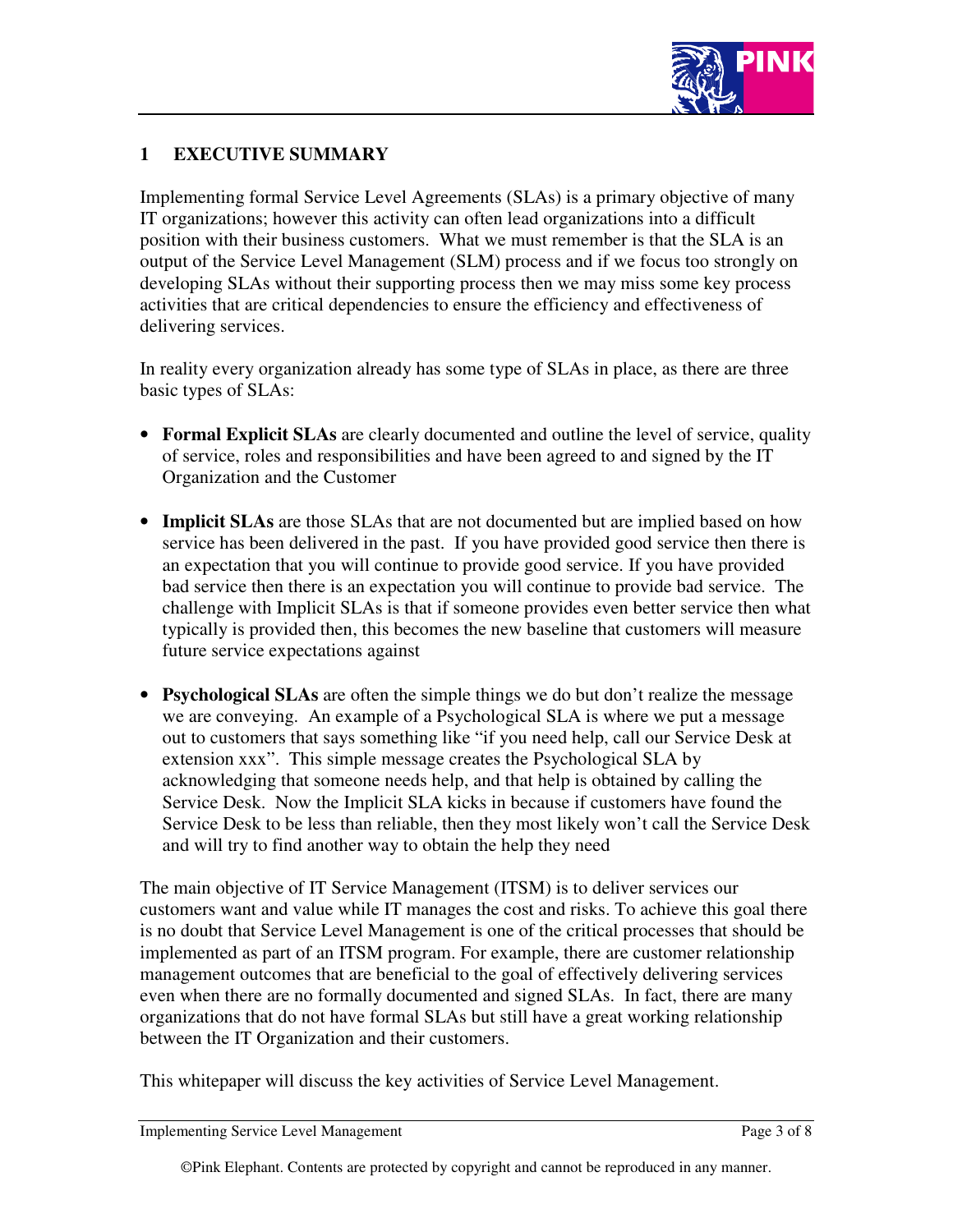

#### **2 SERVICE LEVEL MANAGEMENT AND CONTINUAL SERVICE IMPROVEMENT**

Below is the Continual Service Improvement (CSI) approach that can be used to identify key activities that become part of implementing the SLM process.



**What is the vision?** One of the critical success factors when implementing Service Level Management is a close relationship with the Business. It is important for the IT Organization to clearly understand the Business strategy, goals and objectives in order to deliver effective services. For years we have heard about the need for IT and Business Alignment, but that isn't strong enough as it implies that IT is somehow external to the business organization's goals. Rather the concept of Business and IT integration implies a shared vision and mission. This close and integrated perspective requires the need for the IT Organization and Business to meet on a regular basis to promote ongoing communication, management of expectation and the definition of priorities so there aren't any surprises for either party.

**Where are we now?** When considering the SLM process it is important to have an understanding of how well service levels are currently being met. If not currently known, it is recommended to select a few key services and create an initial baseline on current service levels being achieved. Initially, this may be around monitoring and measuring availability of an application, but ultimately it is important to be able to monitor and

Implementing Service Level Management **Page 4 of 8**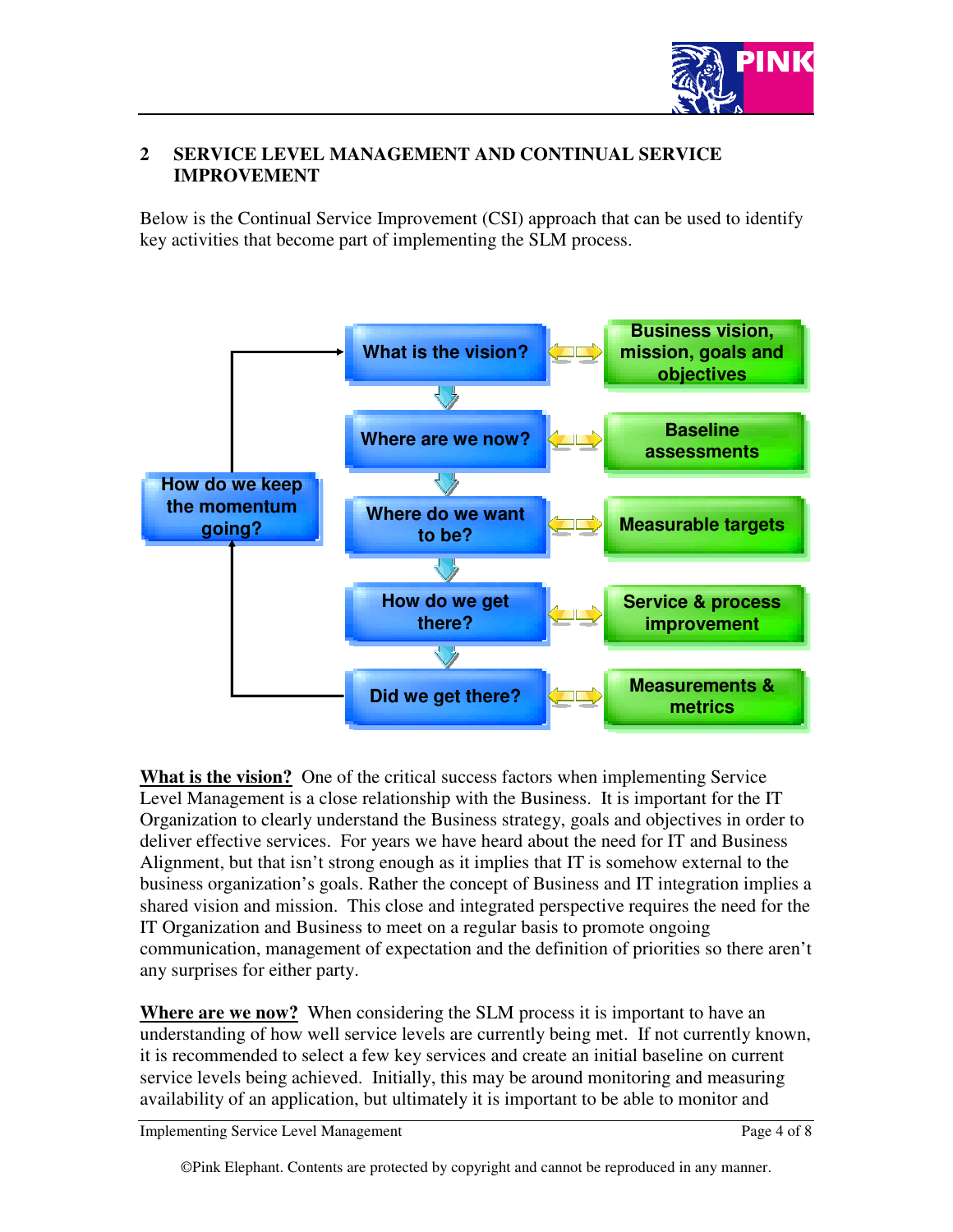

measure the end-to-end service including not only the application, but the availability of the full technology system including the network, server, database, etc.

Also since external providers often play a critical part in the IT value chain it is also important to know and manage the existing Underpinning Contracts in place with the various IT Suppliers / Contractors.

**Where do we want to be?** As part of the SLM process it is critical to meet with the Business on a regular basis to clearly understand their functional and non-functional requirements. As part of the ongoing process, Service Level Requirements (SLRs) should be clearly documented as attributes of the Service Design Packages and become input in developing a true SLA. However, even before formal agreements are developed with the customer, the SLRs can also provide input in developing Service Level Targets or Service Level Objectives that are not agreed to but are clearly documented as the requirements expected to be delivered to the Business.

Requirements can be in the form of security, availability, reliability, performance, IT Service Continuity, etc. Monitoring, measuring and reporting requirements should also be documented as well as Incident handling such as prioritization, notifications and escalations.

It is important to ensure that what the Business is requesting is truly a requirement and not simply a wish to have.

**Establishing Operational Level Agreements:** Another critical success factor and activity of Service Level Management is to work with the different functional groups within the IT Organization to understand the capability to actually deliver what the customer needs. This is often an overlooked step and the IT Organizations end up over committing and under delivering which is a no win situation. The output of this information is input into the creation, negotiating and documenting of an Operating Level Agreement (OLA). An OLA is also another document that is often overlooked and is a key activity as part of the SLM process. OLAs should be documented to validate and support any SLAs, Service Level Targets or Service Level Objectives.

When setting targets it is important to ensure that existing Supplier Contracts and OLAs underpin the SLA, Service Level Target or Service Level Objective. Any gaps create a risk to the IT organization being able to meet the required service levels.

Understanding the gap between the baseline, requirements and target become input into a Service Improvement Plan (SIP).

**How do we get there?** Once the business requirements have been determined and there is internal agreement on the ability to meet the requirements then this data becomes input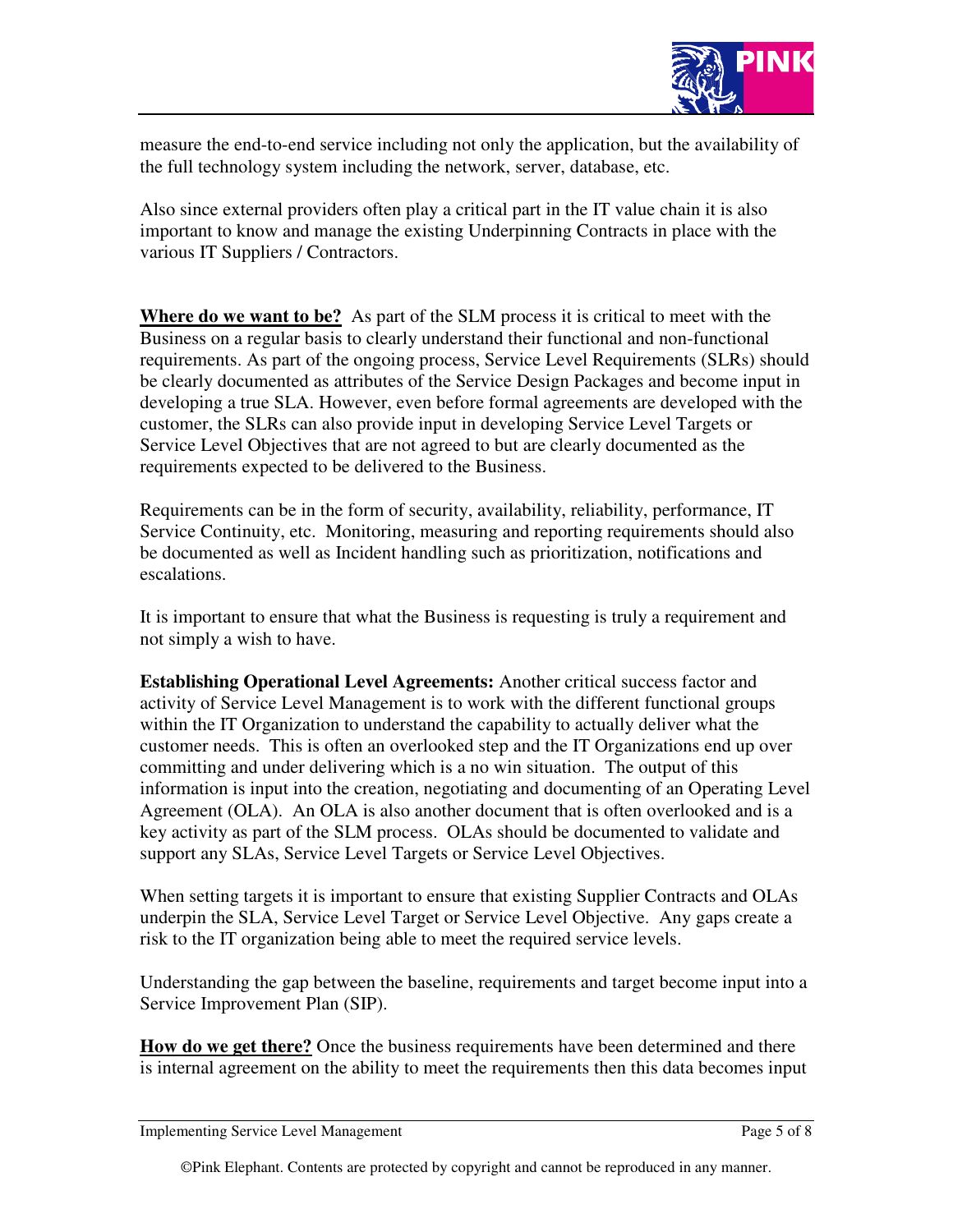

into the definition of new service offerings and guide the rest the rest of the service lifecycle of designing, building, transitioning and operating the service.

For existing services this activity is focused on Continual Service Improvement by improving in the areas that are not meeting the targets. This could be accomplished by identifying and implementing some technology changes such as creating additional redundancy to support the high availability requirements of critical services or by improving the Change Management process to increase the effectiveness of making changes to this service.

**Did we get there?** This is the last step in the improvement process where the monitoring, measuring and reporting comes into play based on the pre-defined service performance requirements. Measures and Key Performance Indicators provide information on the success or failure of ervice level achievements in the form of reports to the Business and the IT Organization Senior Leaders.

As another practical activity at this stage of the improvement model it is recommended that the IT Organization host internal service review meetings to discuss the service level achievements. These meetings should take place before the external service review meetings held with the customer. Both meetings are important and should not be overlooked.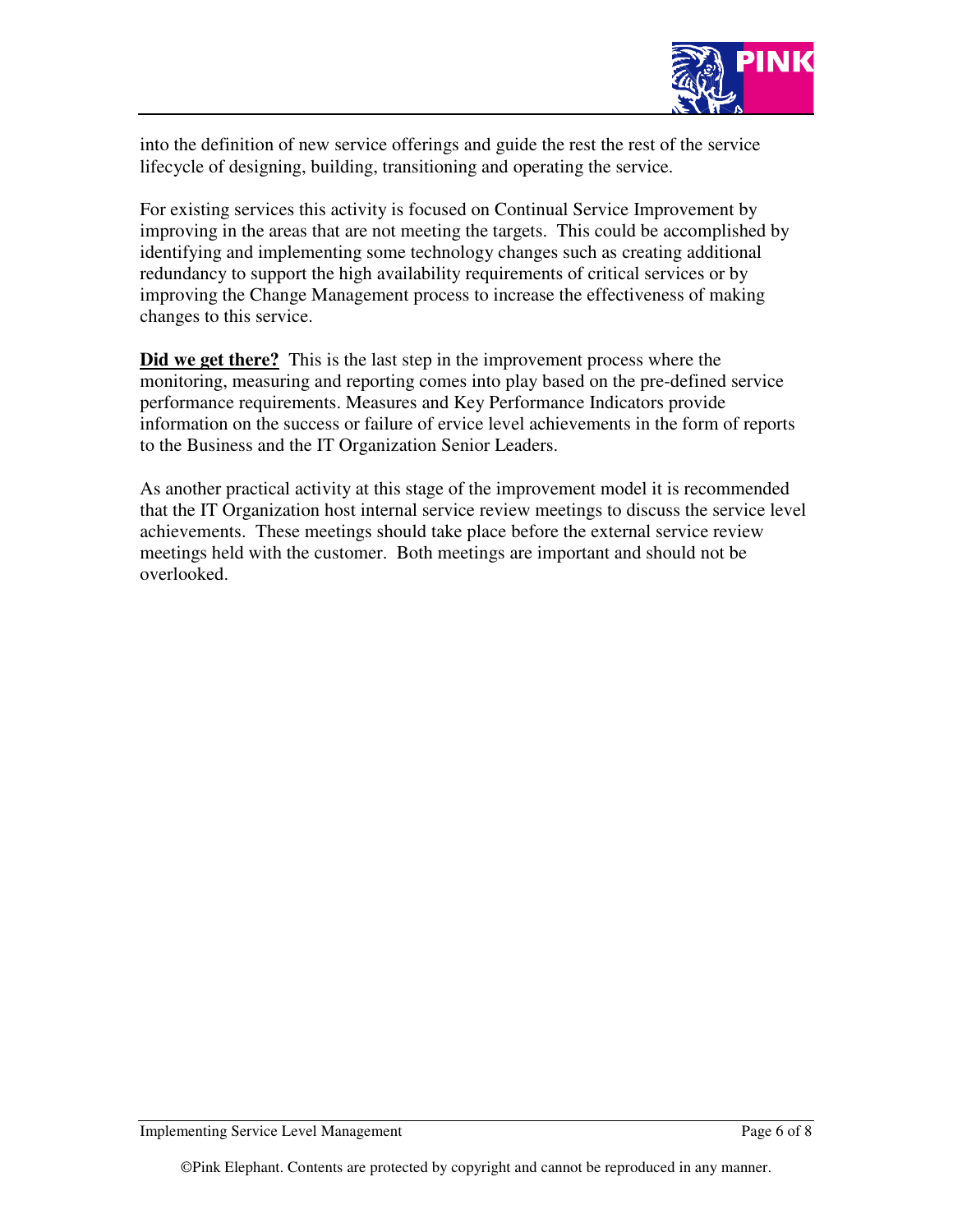

# **3 QUICK WINS**

Most organizations have the ability to identify and implement some quick wins associated with Service Level Management. The following quick wins can add immediate value without implementing an entire process.

#### **People Quick Wins**

- Document roles and responsibilities for the Service Level Manager, Business Relationship Manager and/or Account Manager
- Allocate staff to fill the defined roles

#### **Process Quick Wins**

- Begin regular meetings with the Business and internal IT Groups
- Begin analyzing the service level measures being captured
- Document the trends and then analyze the trends
- Identify and implement obvious service improvement opportunities related to people, process, product and partner aspects of your service model
- Develop some basic OLAs with key functional groups to underpin existing Service Level Agreements, Service Level Targets or Service Level Objectives
- Review and document any gaps between Supplier contracts and existing SLAs, Service Level Targets and/or Service Level Objectives

#### **Technology Quick Wins**

- Identify what you are currently monitoring
- Establish clear threshold targets and escalation paths for monitored devices
- Identify one or more services to begin monitoring from a customer perspective

# **Metrics and Reporting Quick Wins**

- Create and document a basic Priority Model with Mean Time to Repair Timelines
- Prepare basic reports on service availability use Incident Data if necessary